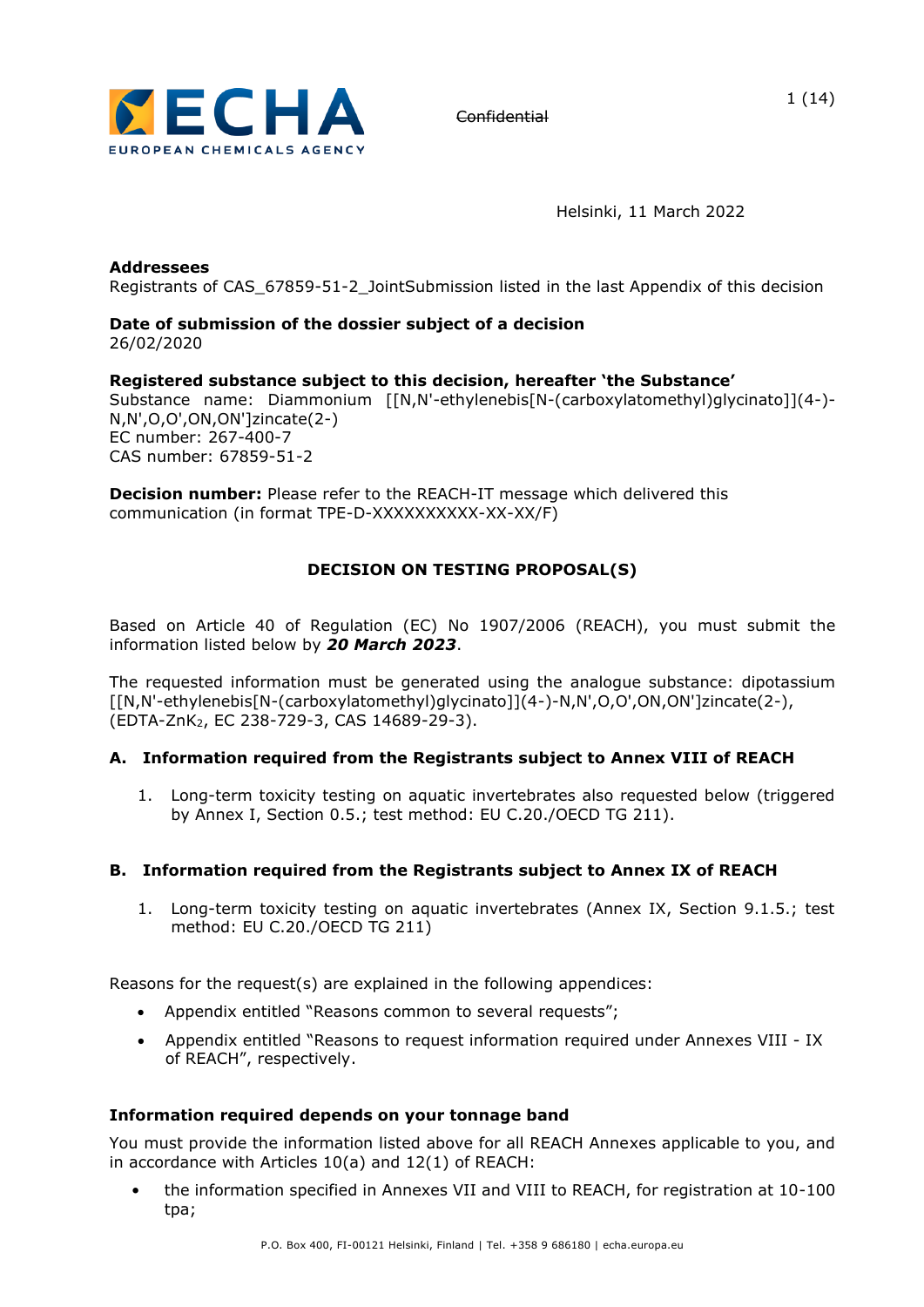

• the information specified in Annexes VII, VIII and IX to REACH, for registration at 100- 1000 tpa;

You are only required to share the costs of information that you must submit to fulfil your information requirements.

For certain endpoints, ECHA requests the same study from registrants at different tonnages. In such cases, only the reasoning why the information is required at lower tonnages is provided in the corresponding Appendices. For the tonnage where the study is a standard information requirement, the full reasoning for the request including study design is given. Only one study is to be conducted; the registrants concerned must make every effort to reach an agreement as to who is to carry out the study on behalf of the other registrants under Article 53 of REACH.

## **How to comply with your information requirements**

To comply with your information requirements you must submit the information requested by this decision in an updated registration dossier by the deadline indicated above. You must also update the chemical safety report, where relevant, including any changes to classification and labelling, based on the newly generated information.

You must follow the general testing and reporting requirements provided under the Appendix entitled "Requirements to fulfil when conducting and reporting new tests for REACH purposes". For references used in this decision, please consult the Appendix entitled "List of references".

# **Appeal**

This decision can be appealed to the Board of Appeal of ECHA within three months of its notification. An appeal, together with the grounds thereof, has to be submitted to ECHA in writing. An appeal has suspensive effect and is subject to a fee. Further details are described under: [https://echa.europa.eu/regulations/appeals.](https://echa.europa.eu/regulations/appeals)

Approved<sup>1</sup> under the authority of Mike Rasenberg, Director of Hazard Assessment

 $<sup>1</sup>$  As this is an electronic document, it is not physically signed. This communication has been approved according to</sup> ECHA's internal decision-approval process.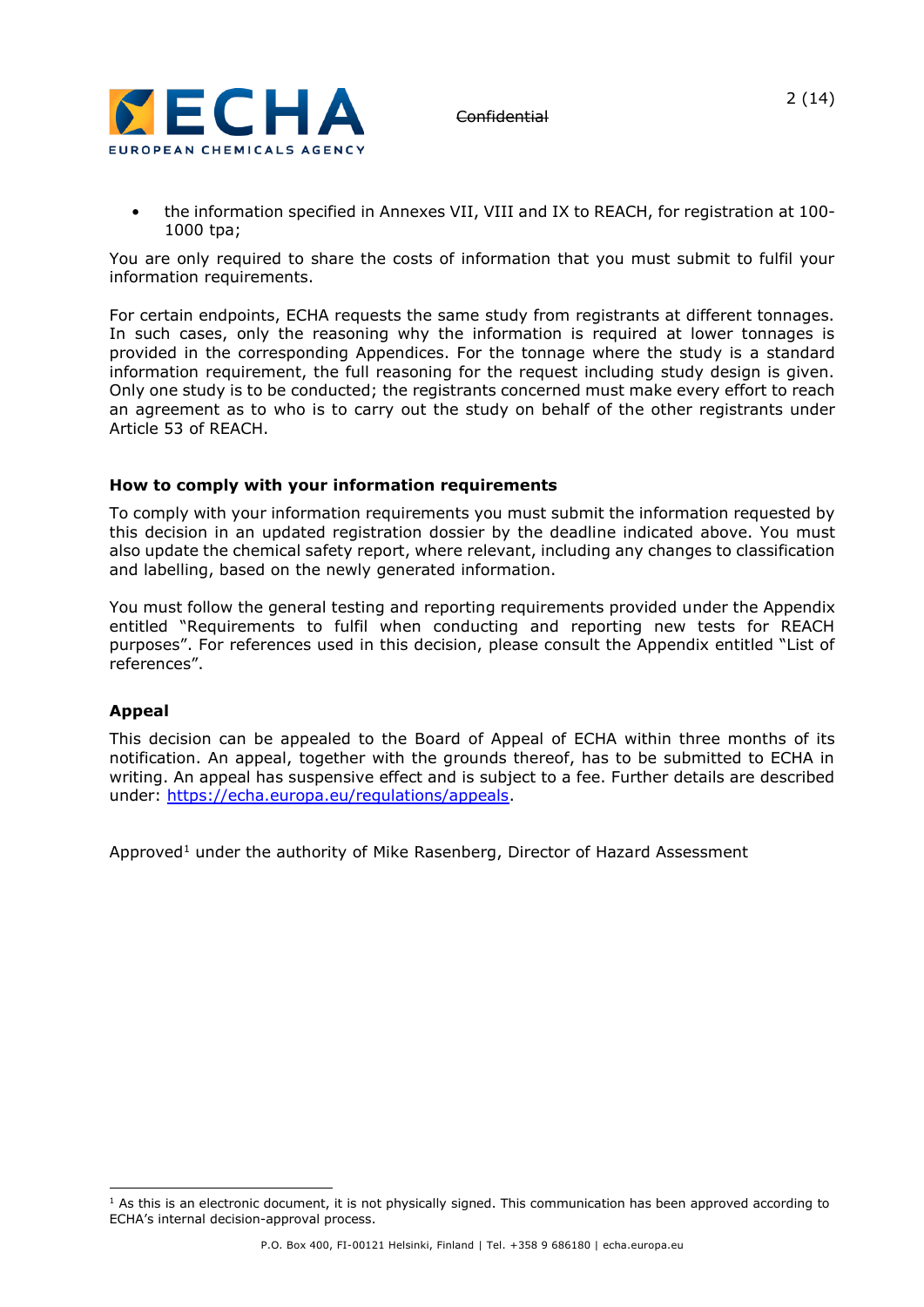

# **Appendix on Reasons common to several requests**

# **1. Assessment of your read-across approach under Annex XI, Section 1.5.**

## **(i) Assessment of the Grouping of substances and read-across approach under Annex XI, Section 1.5.**

You seek to adapt the following standard information requirements by applying (a) readacross approach(es) in accordance with Annex XI, Section 1.5:

- Long-term toxicity testing on aquatic invertebrates (triggered by Annex I, Section 0.5.)
- Long-term toxicity testing on aquatic invertebrates (Annex IX, Section 9.1.5.)

ECHA has considered the scientific and regulatory validity of your read-across approach(es) in general before assessing the specific standard information requirements in the following appendices.

### *Grouping of substances and read-across approach*

Annex XI, Section 1.5. specifies two conditions which must be fulfilled whenever a read-across approach is used. Firstly, there needs to be structural similarity between substances which results in a likelihood that the substances have similar physicochemical, toxicological and ecotoxicological properties so that the substances may be considered as a group or category. Secondly, it is required that the relevant properties of a substance within the group may be predicted from data for reference substance(s) within the group (addressed under 'Assessment of prediction(s)').

Additional information on what is necessary when justifying a read-across approach can be found in the ECHA Guidance<sup>2</sup> and related documents<sup>3, 4</sup>.

# **A. Predictions for toxicological properties**

You have provided a read-across justification document in IUCLID Section 13.

You propose to read-across between the structurally similar substances, dipotassium [[N,N'ethylenebis[N-(carboxylatomethyl)glycinato]](4-)-N,N',O,O',ON,ON']zincate(2-), (EDTA-ZnK2, EC 238-729-3, CAS 14689-29-3) as source substance and the Substance as target substance.

You have provided the following reasoning for the prediction of aquatic toxicity: "…*testing has shown that the presence of NH<sup>4</sup> <sup>+</sup> or metals of low intrinsic toxicity (e.g. K<sup>+</sup>, Na<sup>+</sup>) does not significantly contribute to the aquatic toxicity of the metal-EDTA chelates. Thus, for EDTA-ZnK2, EDTA-ZnNa<sup>2</sup> and EDTA-Zn(NH4)2, the main driver of toxicity is likely to be the Zn2+ ion itself and/or the complexation of EDTA to other metals and nutrients in the test media which* 

<sup>&</sup>lt;sup>2</sup> Guidance on information requirements and chemical safety assessment Chapter R.6: QSARs and grouping of Chemicals. 2008 (May) ECHA, Helsinki. 134. pp. Available online: [https://echa.europa.eu/documents/10162/13632/information\\_requirements\\_r6\\_en.pdf/77f49f81-b76d-40ab-8513-](https://echa.europa.eu/documents/10162/13632/information_requirements_r6_en.pdf/77f49f81-b76d-40ab-8513-4f3a533b6ac9)

[<sup>4</sup>f3a533b6ac9](https://echa.europa.eu/documents/10162/13632/information_requirements_r6_en.pdf/77f49f81-b76d-40ab-8513-4f3a533b6ac9)

<sup>3</sup> [Read-Across](https://echa.europa.eu/support/registration/how-to-avoid-unnecessary-testing-on-animals/grouping-of-substances-and-read-across) Assessment Framework (RAAF). 2017 (March) ECHA, Helsinki. 60 pp. Available online: Read-Across [Assessment Framework](https://echa.europa.eu/support/registration/how-to-avoid-unnecessary-testing-on-animals/grouping-of-substances-and-read-across) [\(https://echa.europa.eu/support/registration/how-to-avoid-unnecessary-testing-on](https://echa.europa.eu/support/registration/how-to-avoid-unnecessary-testing-on-animals/grouping-of-substances-and-read-across)[animals/grouping-of-substances-and-read-across\)](https://echa.europa.eu/support/registration/how-to-avoid-unnecessary-testing-on-animals/grouping-of-substances-and-read-across)

<sup>4</sup> Read-across assessment framework (RAAF) - considerations on multi-constituent substances and UVCBs. 2017 (March) ECHA, Helsinki. 40 pp. Available online: <https://doi.org/10.2823/794394>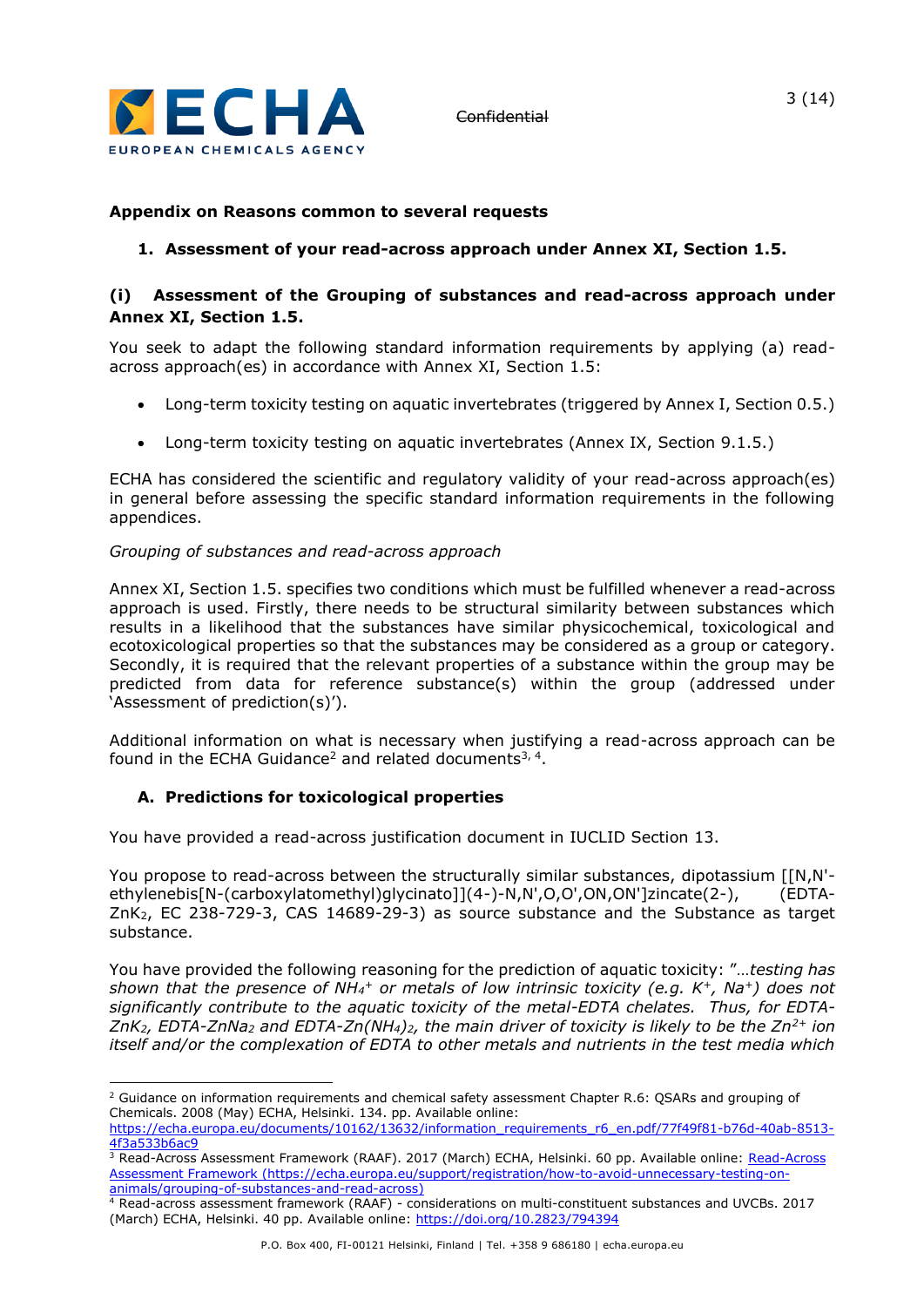

*causes nutrient deficiency. It therefore appears justified to read across ecotoxicity data between these metal-EDTA chelates."* and "*The test substance was chosen and considered to be an appropriate source substance for read across to the other two EDTA zinc complexes, due the highest water solubility of the three zinc EDTA complexes. This testing proposal, as well as the read-across approach, was discussed and agreed with ECHA in the course of a category evaluation process (collaboration project) aiming to assess the suitability of the applied category approach and the completeness of the provided data for the hazard and risk assessment of the substances within the category.".*

ECHA understands that you predict the properties of the Substance using a read-across hypothesis which is based on the formation of common (bio)transformation products. The properties of your Substance are predicted to be quantitatively equal to those of the source substance.

ECHA notes the following shortcoming(s) with regards to prediction(s) of aquatic toxicity.

# *1. Introductory comment*

It is important to recall that the discussion among industry, competent authorities and ECHA was aiming at identifying shortcomings and improving the information on substance identity, hazard and exposure, for the main purpose of defining whether there is a need for further regulatory risk management. There is no ECHA agreement that the approach, or the selection of the source substance, will be accepted under testing proposal examination. Regarding any past or on-going parallel voluntary early interaction project(s) ECHA in discussions with the relevant industry association(s) indicated that these voluntary projects are independent activities and include no commitment from the authorities in relation to any regulatory processes.

### 2. *Supporting information*

Annex XI, Section 1.5 of the REACH Regulation states that "*physicochemical properties, human health effects and environmental effects or environmental fate may be predicted from data for reference substance(s)*". For this purpose "*it is important to provide supporting information to strengthen the rationale for the read-across*" 5 . The set of supporting information should allow to verify the crucial aspects of the read-across hypothesis and establish that the properties of the Substance can be predicted from the data on the source substance(s).

"Supporting information*"* must include supporting information/bridging studies/information on the impact of non-common compounds to compare properties of the Substance and source substance(s).

As indicated above, your read-across hypothesis is based on the (bio)transformation of the Substance and of the source substance(s) to a common compound. In this context, exposure to the Substance and of the source substance(s) may also lead to exposure to other compounds than the common compound of interest. The impact of exposure to these noncommon compounds on the prediction of properties of the target needs to be assessed to ensure that a reliable prediction can be made.

The source substance is a potassium salt and the Substance is an ammonium salt. According to the information in your dossier, both substances dissociate in water to give a stable EDTA-

<sup>5</sup> Guidance on information requirements and chemical safety assessment Chapter R.6: QSARs and grouping of Chemicals, Section R.6.2.2.1.f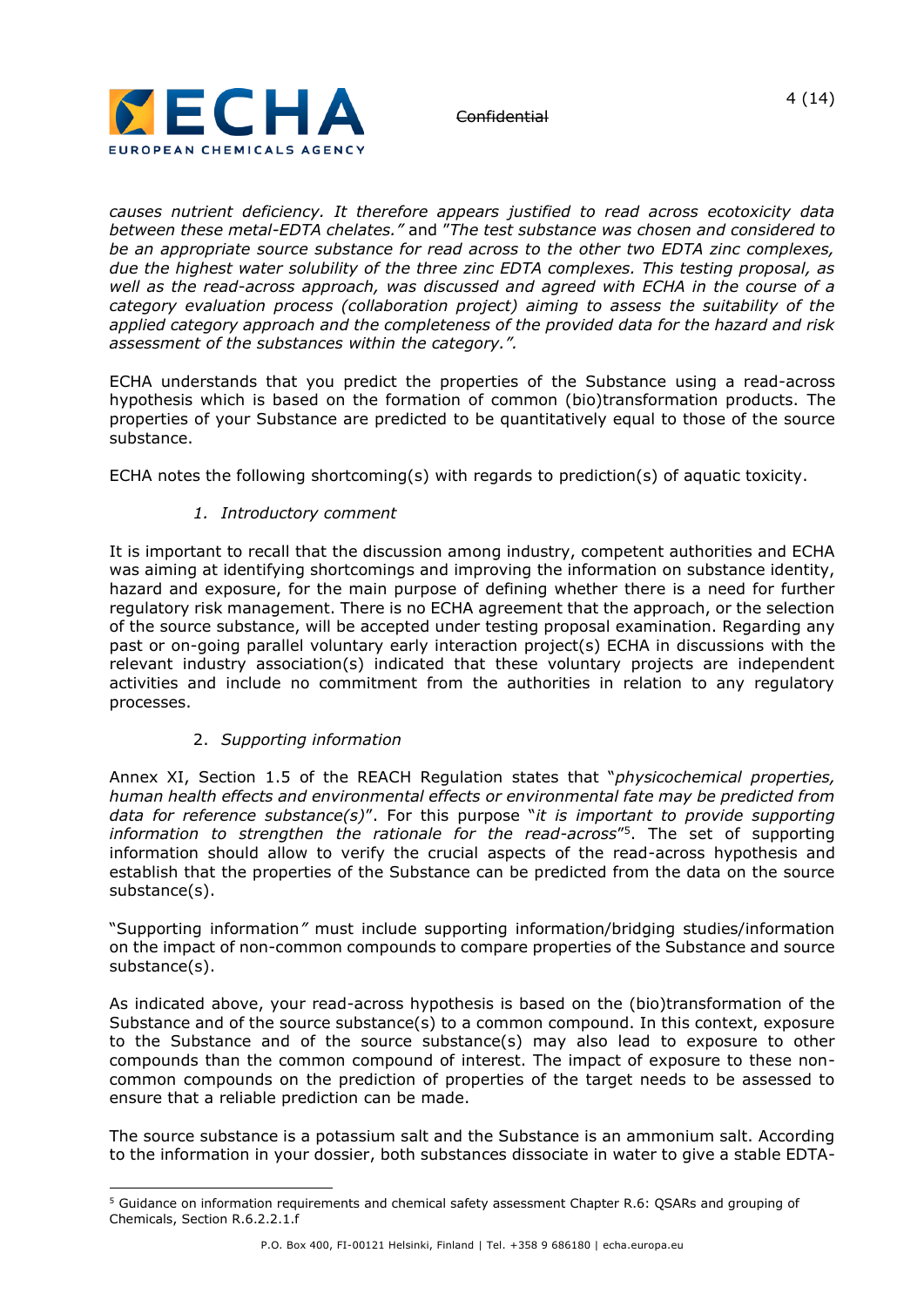

Zn complex and the respective counter ion. Therefore the counter ion is a non-common compound. You state that testing has shown that the presence of the counter ion such as  $NH<sub>4</sub>$ + or metals of low intrinsic toxicity (e.g. K<sup>+</sup>, Na<sup>+</sup>) does not significantly contribute to the aquatic toxicity of the metal-EDTA chelates. However, there is no information in the dossier on aquatic toxicity that might support this hypothesis.

The impact of the ammonium counter ion  $(NH_4^+)$  on the aquatic toxicity is currently not addressed in your dossier. In aqueous solution ammonium is in equilibrium with unionised ammonia (NH3). This equilibrium depends on temperature, pH and ionic strength of the water in the environment. Studies suggest that the effect of pH on toxicity of ammonia could be largely explained by a combined toxicity of the unionised ammonia and ammonium ion, with unionised ammonia contributing mostly to toxicity at high pH and ammonium ion being more important at lower pH<sup>6</sup>. You have not demonstrated to take into account this information.

In your registration, you have not provided information characterising the exposure to the non-common compounds (NH<sub>4</sub><sup>+</sup> and K<sup>+</sup>) resulting from exposure to the Substance and of the source substance(s). No experimental data or other adequate and reliable information addressing the impact of exposure to these non-common compounds is included in the documentation of your read-across approach.

In your comments, you submitted information supported by the document: 'Aquatic life ambient water quality criteria for ammonia – freshwater (U.S. EPA 2013)'. ECHA has assessed this information. The supporting information you have provided in your comments strenghtens the rationale for the read-across for this specific endpoint (long-term toxicity testing on aquatic invertebrates). On that basis, you have established that relevant properties of the Substance can be predicted from data on the analogue substance. ECHA agrees with your read-across hypothesis as supported by your comments. However, we emphasise that any final determination on the validity of your read-across adaptation will only be possible when the information on requested studies will be available in the dossier.

Further, as the information provided in your comments is currently not available in your registration dossier, the registration dossier itself does not currently support your adaptation. You should therefore submit this information in an updated registration dossier by the deadline set out in the decision.

<sup>&</sup>lt;sup>6</sup> See for example: https://www.waterquality.gov.au/anz-quidelines/quideline-values/default/water-quality[toxicants/toxicants/ammonia-2000](https://www.waterquality.gov.au/anz-guidelines/guideline-values/default/water-quality-toxicants/toxicants/ammonia-2000)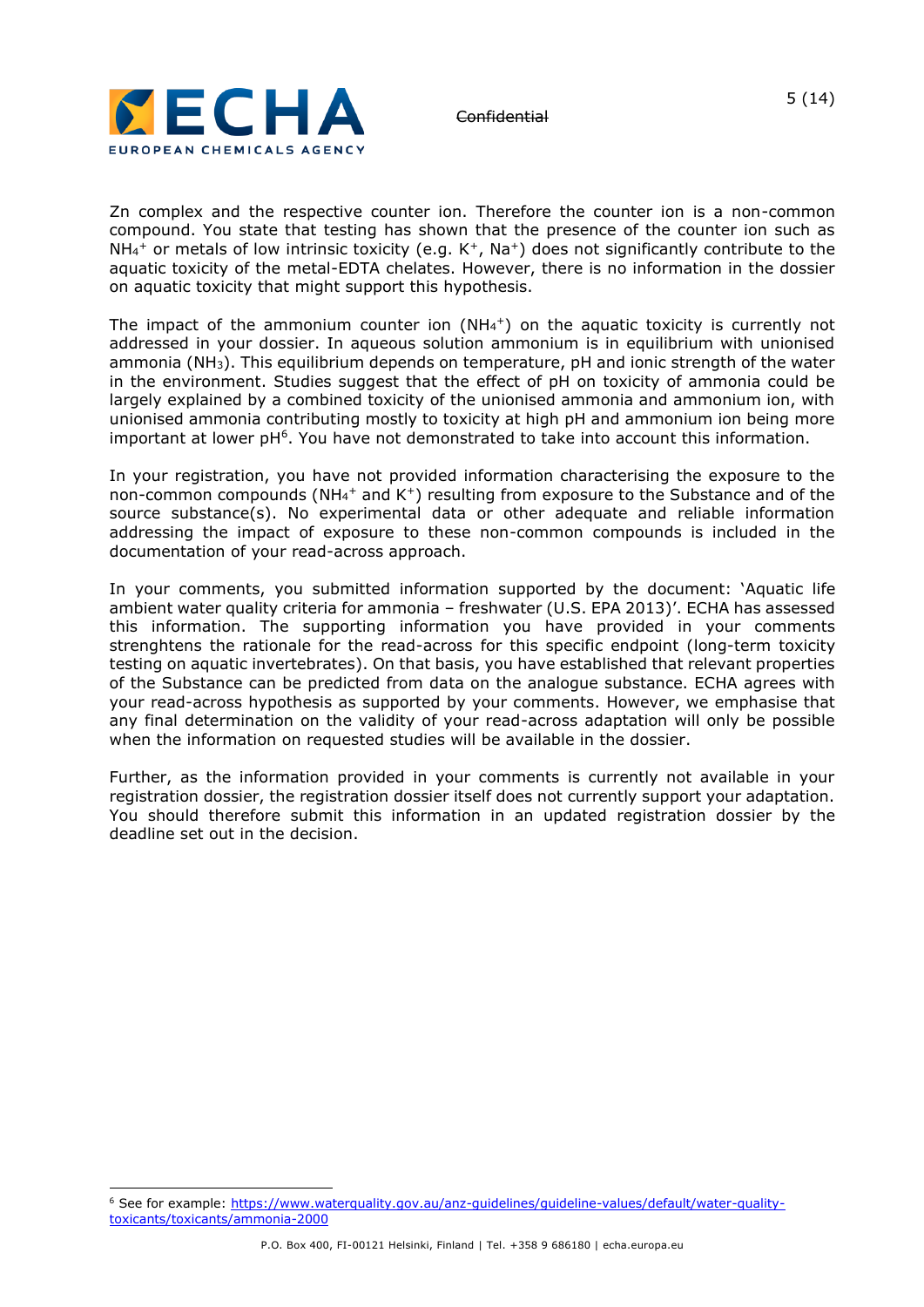

# **Appendix A: Reasons to request information required under Annex VIII of REACH**

This decision is based on the examination of the testing proposals you submitted.

### **1. Long-term toxicity testing on aquatic invertebrates**

Pursuant to Article 12(1) and Annex VI of the REACH Regulation the standard information requirements listed in Annex VII to X of the REACH Regulation are considered minimum requirements. Annex VI, step 4 of the 'Guidance note on fulfilling the requirements of Annexes VI to XI' provides that the rules set out in Annexes VII to XI may require certain tests to be undertaken earlier than or in addition to the standard requirements. Furthermore, in accordance with Annex I of the REACH Regulation, certain additional information may have to be generated if it is necessary for producing the chemical safety report (CSR). According to the last subparagraph of Section 0.5. of Annex I of REACH, if the manufacturer or importer considers that further information is necessary for producing his CSR and that this information can only be obtained by performing tests in accordance with Annex IX and X, he shall submit a proposal for a testing strategy, explaining why he considers that additional information is necessary.

This means that when justified, higher tier/further studies may be conducted for substances where the tonnage level would not normally require this as a standard requirement. In order to understand the ecotoxicological properties of the registered substance in light of the adverse effects observed, it is necessary to investigate further so that appropriate risk management measures can be put in place and safe use of the substance can be ensured.

*1.1. Grouping of substances and read-across approach with the analogue substance:*  dipotassium [[N,N'-ethylenebis[N-(carboxylatomethyl)glycinato]](4-)- N,N',O,O',ON,ON']zincate(2-), (EDTA-ZnK2, EC 238-729-3, CAS 14689-29-3)

You have submitted a testing proposal for testing the analogue substance: You propose to read-across between the structurally similar substances, dipotassium [[N,N'-ethylenebis[N- (carboxylatomethyl)glycinato]](4-)-N,N',O,O',ON,ON']zincate(2-), (EDTA-ZnK2, EC 238-729- 3, CAS 14689-29-3) for long-term toxicity testing on aquatic invertebrates (Daphnia magna reproduction test, EU C.20/OECD TG 211).

In your testing proposal justification, you have adapted the standard information requirement according to Annex XI, Section 1.5. Grouping of substances and read-across approach of REACH Regulation.

As per Appendix on "Reasons common to several requests", ECHA agrees with your readacross hypothesis. However, we emphasise that any final determination on the validity of your read-across adaptation will only be possible when the information on requested studies will be available in the dossier.

Further, the information provided in your comments should be included in a dossier update by the deadline set out in the decision.

Concerning your statement on the intrinsic toxicity of zinc, you have provided mechanistic evidence to justify your hypothesis that the metal ions will (partly) be released from the chelating agent, leaving them free to associate with other negatively charged ions and/or affect the test organisms.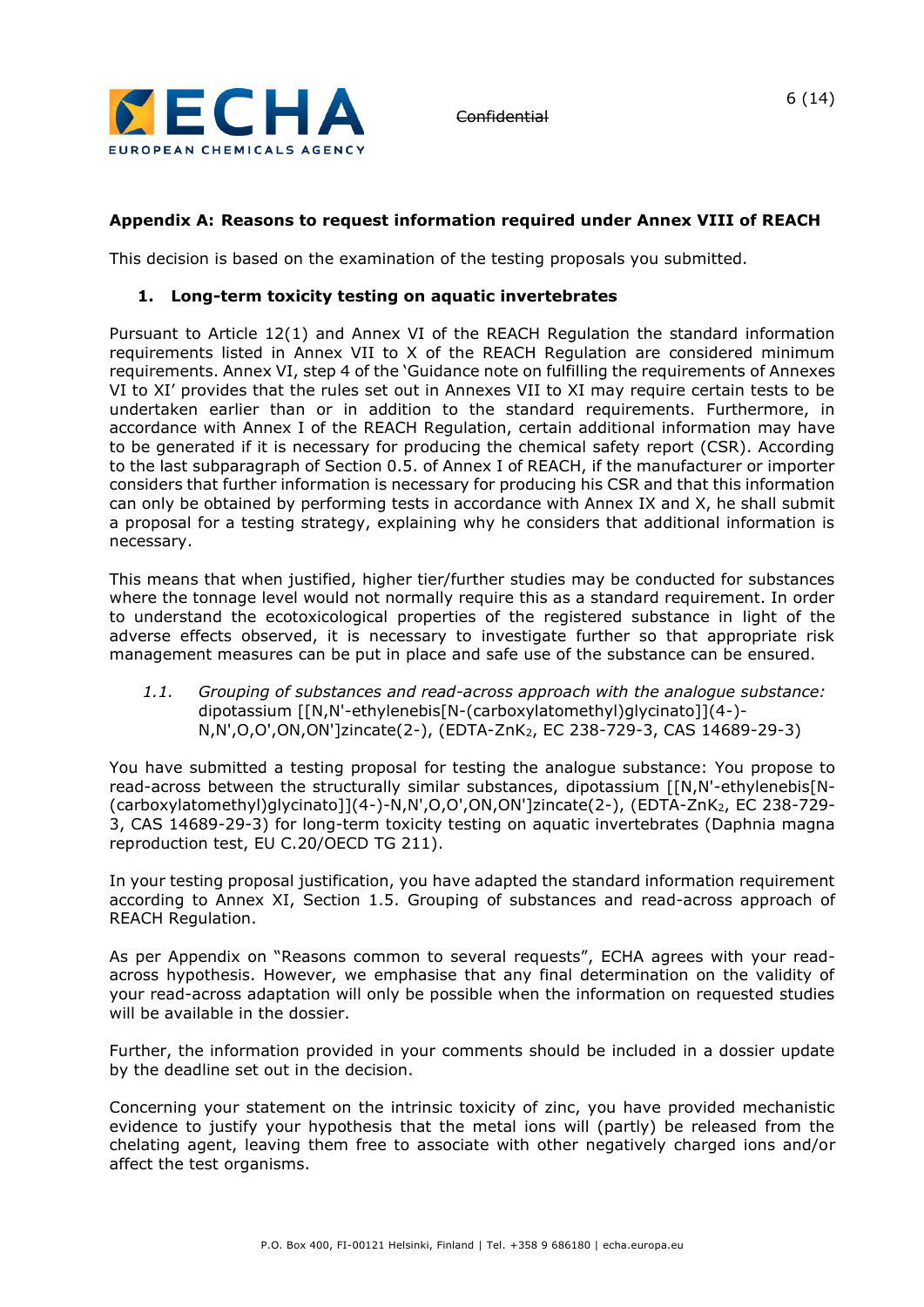

ECHA agrees with your conclusion that there is a concern for long-term toxicity on aquatic invertebrates for the Substance and thus a need for further investigation on aquatic invertebrates.

In addition, consequently, there is a need for further information for producing a CSR (Annex 1. Section 0.5 – applicable to registrants from Annex VIII, onwards). Therefore, ECHA considers that testing of the Substance for a *Daphnia magna* reproduction test (test method: EU C.20/OECD TG 211) is acceptable.

## *1.2. Information in the dossier*

The information provided in the dossier on long-term toxicity to aquatic invertebrates is assessed under Section B.1 below.

ECHA agrees that an appropriate study on long-term toxicity on aquatic invertebrates is needed.

Consequently, ECHA considers that testing of the analogue substance*:* dipotassium [[N,N' ethylenebis[N-(carboxylatomethyl)glycinato]](4-)-N,N',O,O',ON,ON']zincate(2-), (EDTA-ZnK2, EC 238-729-3, CAS 14689-29-3) for a *Daphnia magna* reproduction test (test method: EU C.20/OECD TG 211) is acceptable.

Therefore, pursuant to Articles  $40(3)(c)$  and (d) of the REACH Regulation, you are requested to carry out the proposed test using the analogue substance dipotassium [[N,N' ethylenebis[N-(carboxylatomethyl)glycinato]](4-)-N,N',O,O',ON,ON']zincate(2-), (EDTA-ZnK2, EC 238-729-3, CAS 14689-29-3): Long-term toxicity testing on aquatic invertebrates (test method: *Daphnia magna* reproduction test, EU C.20/OECD TG 211), as specified under Appendix B.1., below.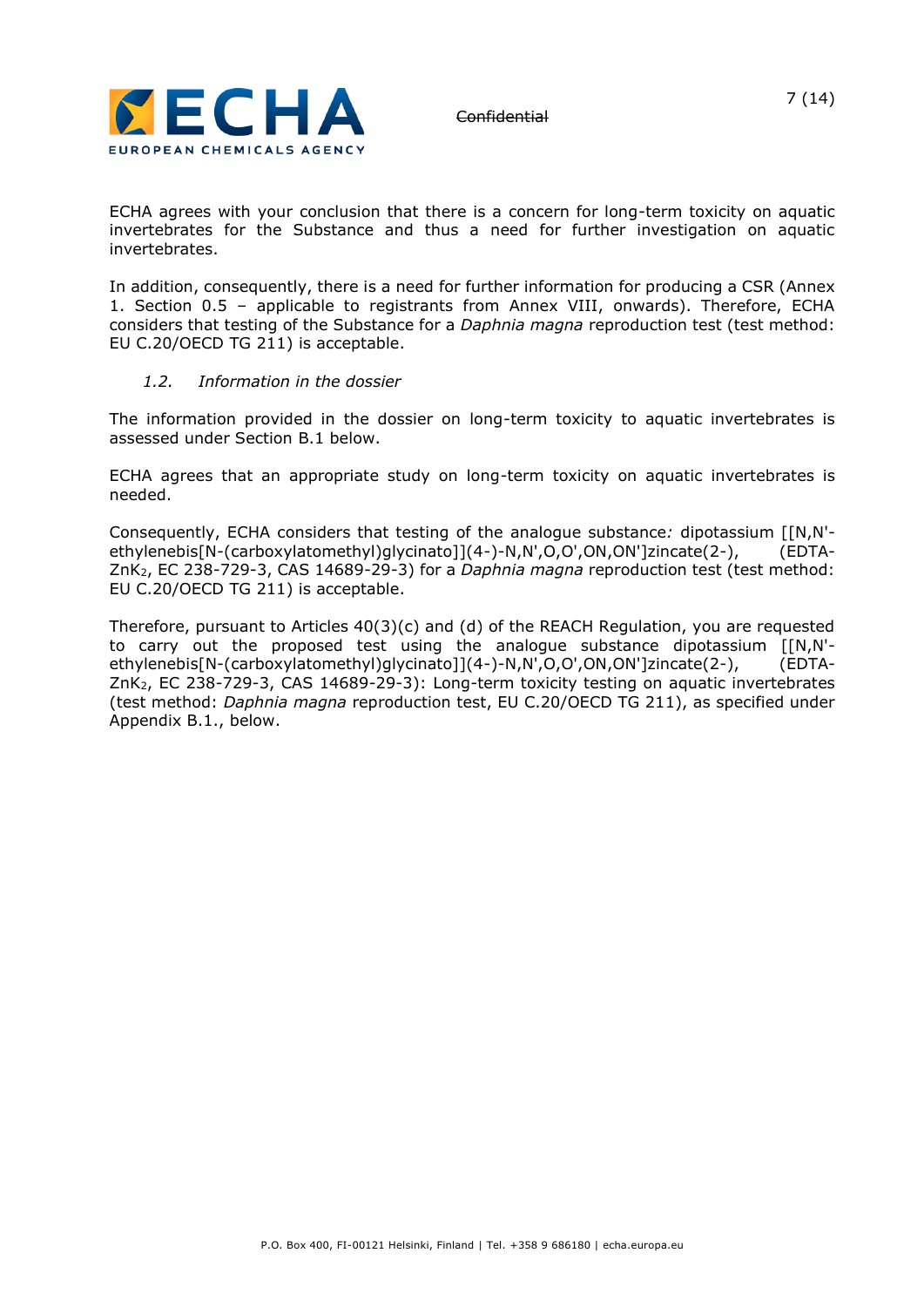

# **Appendix B: Reasons to request information required under Annex IX of REACH**

This decision is based on the examination of the testing proposals you submitted.

## **1. Long-term toxicity testing on aquatic invertebrates**

"Long-term toxicity testing on aquatic invertebrates" is a standard information requirement as laid down in Annex IX, Section 9.1.5. of the REACH Regulation.

The information on this endpoint is not available for the Substance but needs to be present in the technical dossier to meet the information requirements. Consequently, there is an information gap and it is necessary to provide information for this endpoint.

*1.1. You have submitted a testing proposal for testing the analogue substance dipotassium [[N,N'-ethylenebis[N-(carboxylatomethyl)glycinato]](4-)- N,N',O,O',ON,ON']zincate(2-), (EDTA-ZnK2, EC 238-729-3, CAS 14689-29-3) for long-term toxicity testing on aquatic invertebrates Daphnia magna reproduction test, EU C.20/OECD TG 211.*

ECHA has evaluated your proposal to perform the test with the analogue substance.

In your testing proposal justification, you have adapted the standard information requirement according to Annex XI, Section 1.5. Grouping of substances and read-across approach of REACH Regulation.

As per Appendix on "Reasons common to several requests", your read-across approach, as complemented in your comments, is accepted and the information provided in your comments should be included in a dossier update by the deadline set out in the decision.

ECHA agrees that an appropriate study on long-term toxicity on aquatic invertebrates is needed.

*1.2. Additional information provided in your dossier*

*An additional Read across adaptation under Annex XI, Section 1.5:*

In addition, you have adapted the standard information requirement according to Annex XI, Section 1.5. Grouping of substances and read-across approach of REACH Regulation.

In support of this adaptation of the information requirement, you have provided the following information for this endpoint:

- i) A key study (1998) performed according to EEC Guideline XI/681/86, Draft 4: "Prolonged toxicity study with Daphnia magna: Effects on reproduction" on the analogue substance disodium dihydrogen ethylenediaminetetraacetate (CAS 139- 33-3).
- ii) A Key study (2010) performed according to OECD guideline 211 on the analogue substance **Disodium;2-[2-(bis(carboxylatomethyl)amino)ethyl-**(carboxylatomethyl)amino]acetate (CAS 15375-84-5 / EC no 239-407-5)

We have assessed this additional information and identified the following issues: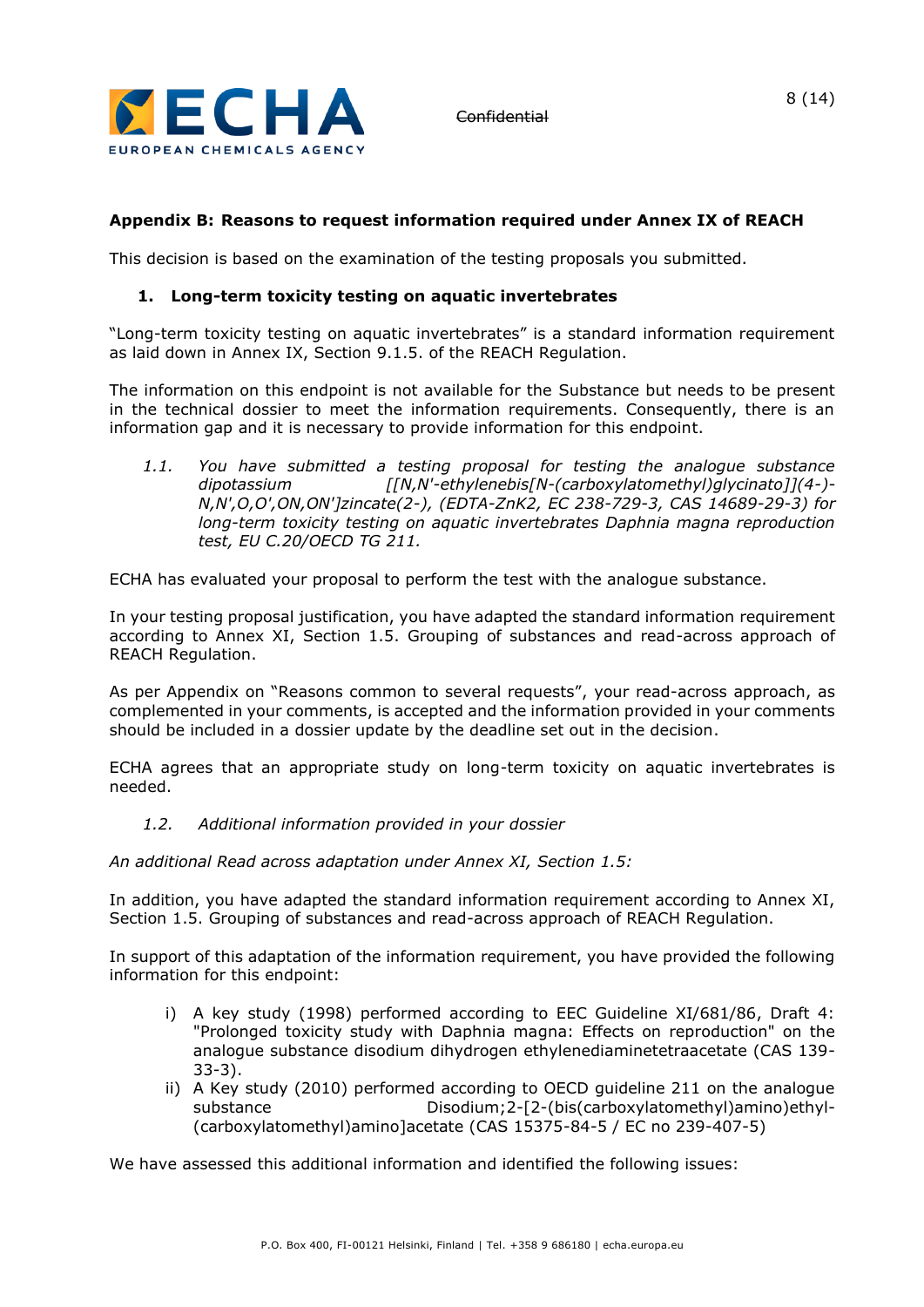



In your testing proposal, you propose a read across adaptation using a different analogue substance, *dipotassium [[N,N'-ethylenebis[N-(carboxylatomethyl)glycinato]](4-)- N,N',O,O',ON,ON']zincate(2-), (EDTA-ZnK2, EC 238-729-3, CAS 14689-29-3)*. Further, no read-across justification was provided for the analogue substances used for the two studies provided in the dossier. Such justification is required to strengthen the rationale for the readacross and, in the absence, you have not demonstrated that your adaptation complies with the general rules of adaptation as set out in Annex XI, Section 1.5. Therefore, your readacross approach using the analogue substances, disodium dihydrogen ethylenediaminetetraacetate (CAS 139-33-3) and Disodium;2-[2- (bis(carboxylatomethyl)amino)ethyl-(carboxylatomethyl)amino]acetate (CAS 15375-84-5 / EC no 239-407-5) is rejected.

Within the dossier assessed for this draft decision, you provided your consideration(s) concluding that there were no alternative methods which could be used to adapt the information requirement(s) for which testing is proposed. ECHA has taken these considerations into account.

ECHA agrees that an appropriate study on long-term toxicity on aquatic invertebrates is needed.

## *1.3. Test selection and study specifications*

The proposed *Daphnia magna* reproduction test (test method: EU C.20/OECD TG 211) is appropriate to cover the information requirement for long-term toxicity on aquatic invertebrates (ECHA Guidance R.7.8.4.1.).

The Substance is difficult to test due to the complexation properties of the Substance. OECD TG 211 specifies that, for difficult to test substances, you must consider the approach described in OECD GD 23 or other approaches, if more appropriate for your substance. In all cases, the approach selected must be justified and documented. Due to the properties of the Substance, it may be difficult to achieve and maintain the desired exposure concentrations. Therefore, you must monitor the test concentration(s) of the Substance throughout the exposure duration and report the results. If it is not possible to demonstrate the stability of exposure concentrations (i.e. measured concentration(s) not within 80-120% of the nominal concentration(s)), you must express the effect concentration based on measured values as described in OECD TG 211. In case a dose-response relationship cannot be established (no observed effects), you must demonstrate that the approach used to prepare test solutions was adequate to maximise the concentration of the Substance in the test solution.

### *1.4. Outcome*

Therefore, pursuant to Article 40(3) (c) and (d) of the REACH Regulation, you are requested to carry out the proposed test using the analogue substance dipotassium [[N,N' ethylenebis[N-(carboxylatomethyl)glycinato]](4-)-N,N',O,O',ON,ON']zincate(2-), (EDTA-ZnK2, EC 238-729-3, CAS 14689-29-3): Long-term toxicity testing on aquatic invertebrates (test method: *Daphnia magna* reproduction test, EU C.20/OECD TG 211).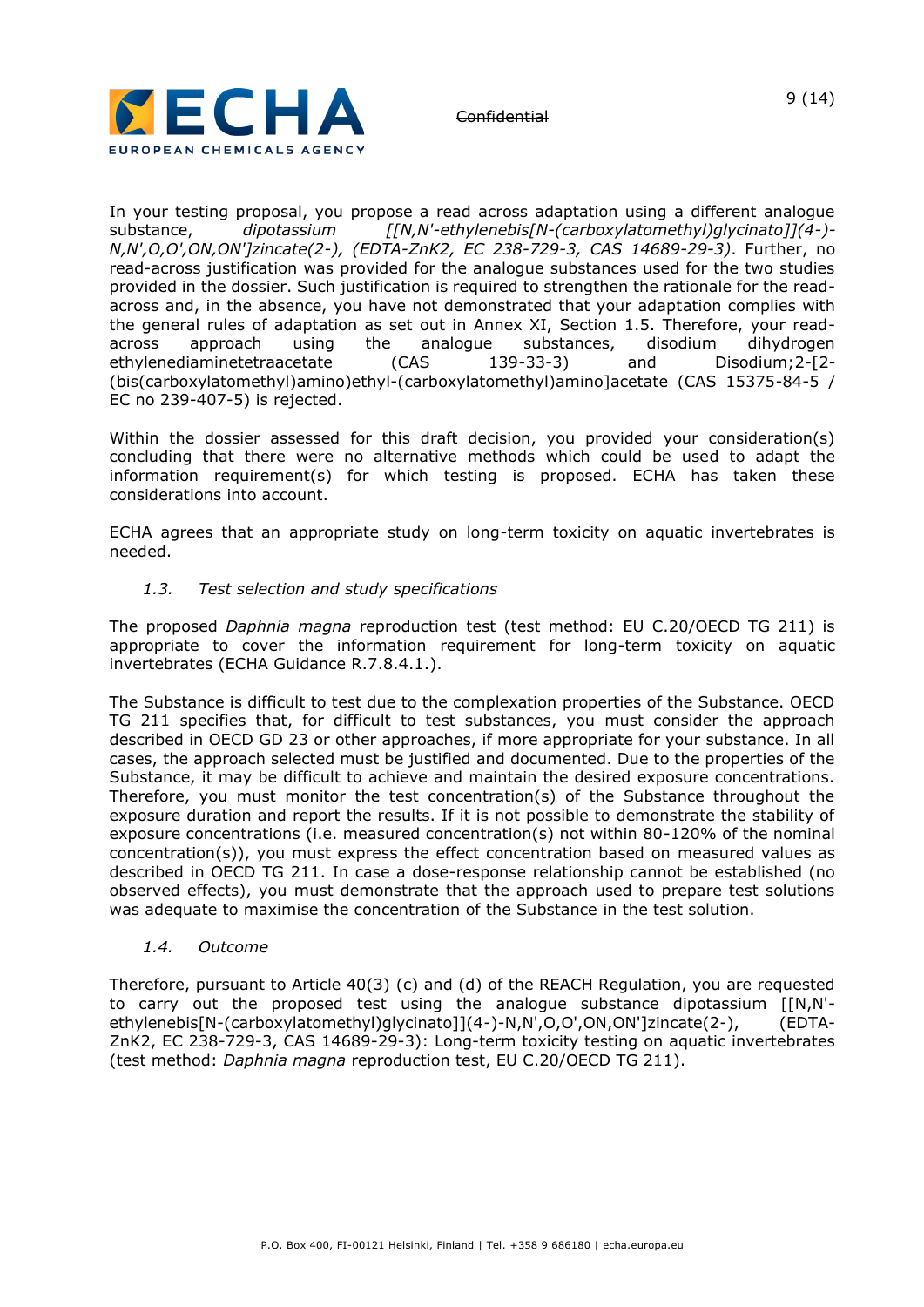

## **Appendix C: Requirements to fulfil when conducting and reporting new tests for REACH purposes**

# **A. Test methods, GLP requirements and reporting**

- 1. Under Article 13(3) of REACH, all new data generated as a result of this decision must be conducted according to the test methods laid down in a European Commission Regulation or to international test methods recognised by the Commission or ECHA as being appropriate.
- 2. Under Article 13(4) of REACH, ecotoxicological and toxicological tests and analyses must be carried out according to the GLP principles (Directive 2004/10/EC) or other international standards recognised by the Commission or ECHA.
- 3. Under Article 10(a)(vi) and (vii) of REACH, all new data generated as a result of this decision must be reported as study summaries, or as robust study summaries, if required under Annex I of REACH. See ECHA Practical Guide on How to report robust study summaries<sup>7</sup>.

# **B. Test material**

Before generating new data, you must agree within the joint submission on the chemical composition of the material to be tested (Test material) which must be relevant for all the registrants of the Substance.

1. Selection of the Test material(s)

The Test material used to generate the new data must be selected taking into account the following:

- the variation in compositions reported by all members of the joint submission,
- the boundary composition(s) of the Substance,
- the impact of each constituent/ impurity on the test results for the endpoint to be assessed. For example, if a constituent/ impurity of the Substance is known to have an impact on (eco)toxicity, the selected Test material must contain that constituent/ impurity.
- 2. Information on the Test material needed in the updated dossier
	- You must report the composition of the Test material selected for each study, under the "Test material information" section, for each respective endpoint study record in IUCLID.
	- The reported composition must include all constituents of each Test material and their concentration values and other parameters relevant for the property to be tested.

This information is needed to assess whether the Test material is relevant for the Substance and whether it is suitable for use by all members of the joint submission.

Technical instructions on how to report the above is available in the manual on How to prepare registration and PPORD dossiers<sup>8</sup>.

<sup>7</sup> <https://echa.europa.eu/practical-guides>

<sup>8</sup> <https://echa.europa.eu/manuals>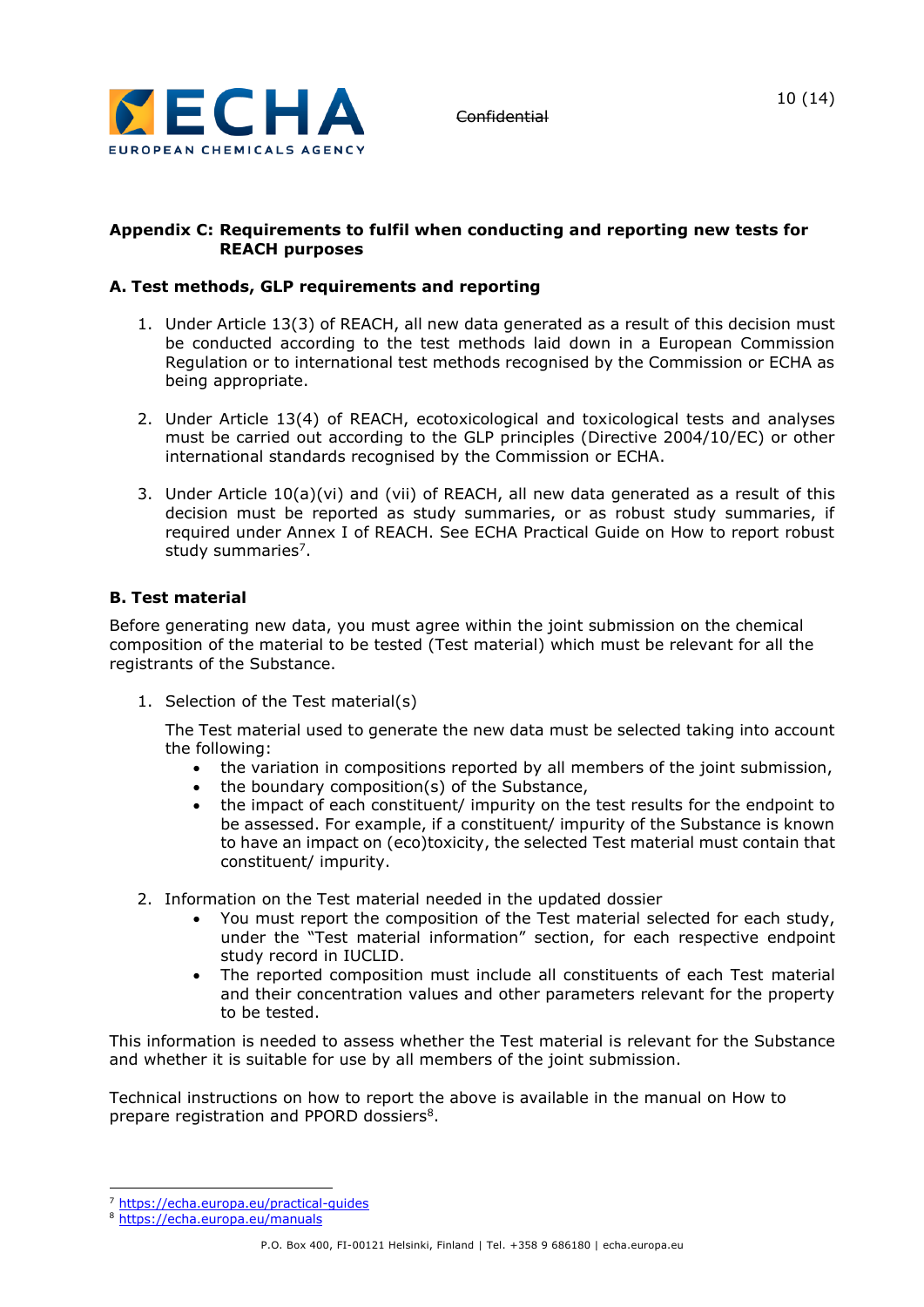

# **Appendix D: Procedure**

ECHA started the testing proposal evaluation in accordance with Article 40(1) on 15 January 2019.

ECHA followed the procedure detailed in Articles 50 and 51 of REACH.

ECHA notified you of the draft decision and invited you to provide comments.

ECHA took into account your comments and amended the request(s).

ECHA notified the draft decision to the competent authorities of the Member States for proposals for amendment.

As no amendments were proposed, ECHA adopted the decision under Article 51(3) of REACH.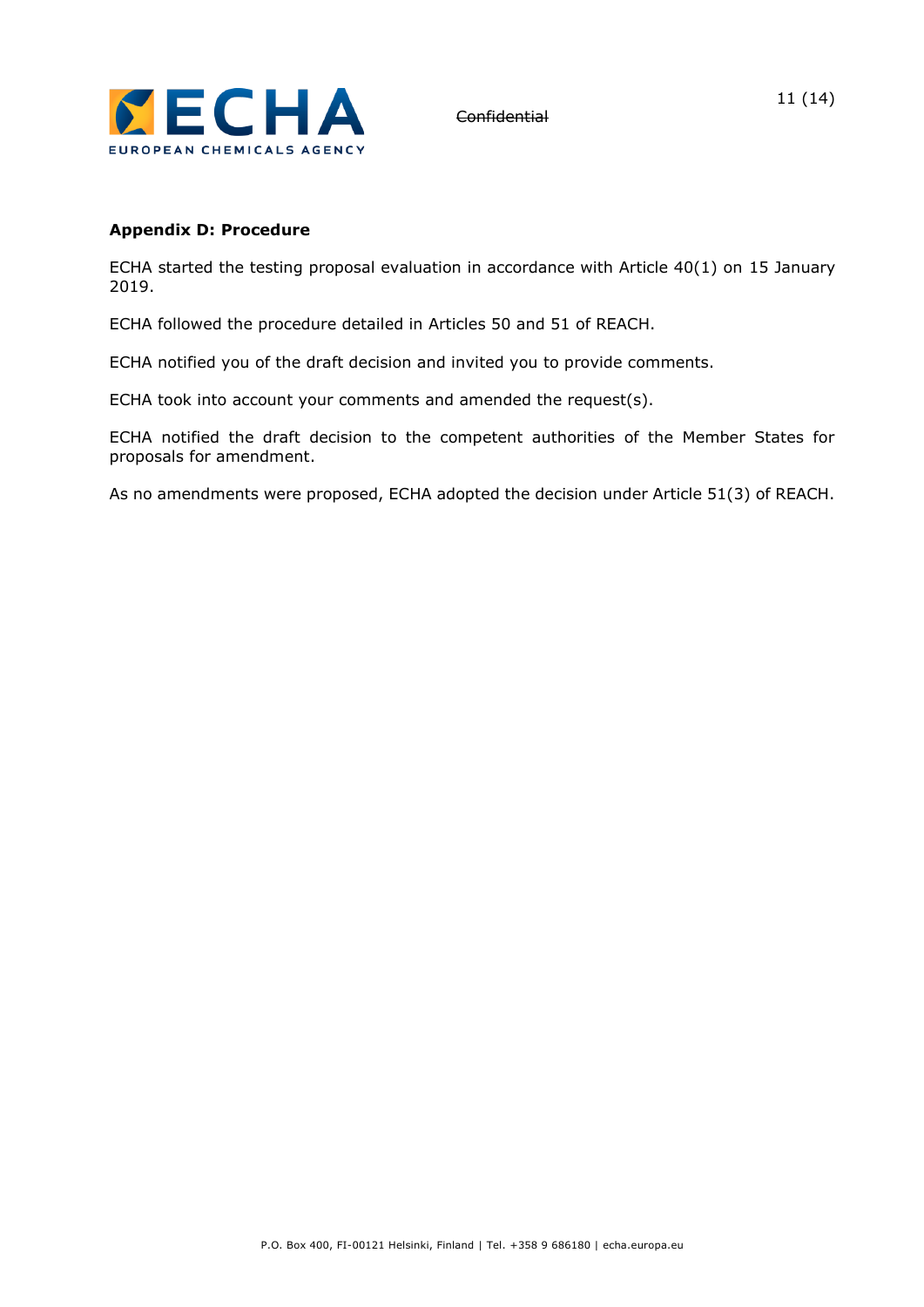

# **Appendix E: List of references - ECHA Guidance<sup>9</sup> and other supporting documents**

#### Evaluation of available information

Guidance on information requirements and chemical safety assessment, Chapter R.4 (version 1.1., December 2011), referred to as ECHA Guidance R.4 where relevant.

#### QSARs, read-across and grouping

Guidance on information requirements and chemical safety assessment, Chapter R.6 (version 1.0, May 2008), referred to as ECHA Guidance R.6 where relevant.

Read-across assessment framework (RAAF, March 2017)<sup>10</sup>

RAAF - considerations on multi-constituent substances and UVCBs (RAAF UVCB, March 2017)

#### Physical-chemical properties

Guidance on information requirements and chemical safety assessment, Chapter R.7a (version 6.0, July 2017), referred to as ECHA Guidance R.7a in this decision.

#### Toxicology

Guidance on information requirements and chemical safety assessment, Chapter R.7a (version 6.0, July 2017), referred to as ECHA Guidance R.7a in this decision.

Guidance on information requirements and chemical safety assessment, Chapter R.7c (version 3.0, June 2017), referred to as ECHA Guidance R.7c in this decision.

Environmental toxicology and fate

Guidance on information requirements and chemical safety assessment, Chapter R.7a (version 6.0, July 2017), referred to as ECHA Guidance R.7a in this decision.

Guidance on information requirements and chemical safety assessment, Chapter R.7b (version 4.0, June 2017), referred to as ECHA Guidance R.7b in this decision.

Guidance on information requirements and chemical safety assessment, Chapter R.7c (version 3.0, June 2017), referred to as ECHA Guidance R.7c in this decision.

#### PBT assessment

Guidance on information requirements and chemical safety assessment, Chapter R.11 (version 3.0, June 2017), referred to as ECHA Guidance R.11 in this decision.

Guidance on information requirements and chemical safety assessment, Chapter R.16 (version 3.0, February 2016), referred to as ECHA Guidance R.16 in this decision.

#### Data sharing

Guidance on data-sharing (version 3.1, January 2017), referred to as ECHA Guidance on data sharing in this decision.

#### OECD Guidance documents<sup>11</sup>

<sup>11</sup> <http://www.oecd.org/chemicalsafety/testing/series-testing-assessment-publications-number.htm>

<sup>9</sup> [https://echa.europa.eu/guidance-documents/guidance-on-information-requirements-and-chemical-safety](https://echa.europa.eu/guidance-documents/guidance-on-information-requirements-and-chemical-safety-assessment)[assessment](https://echa.europa.eu/guidance-documents/guidance-on-information-requirements-and-chemical-safety-assessment)

<sup>10</sup> [https://echa.europa.eu/support/registration/how-to-avoid-unnecessary-testing-on-animals/grouping-of](https://echa.europa.eu/support/registration/how-to-avoid-unnecessary-testing-on-animals/grouping-of-substances-and-read-across)[substances-and-read-across](https://echa.europa.eu/support/registration/how-to-avoid-unnecessary-testing-on-animals/grouping-of-substances-and-read-across)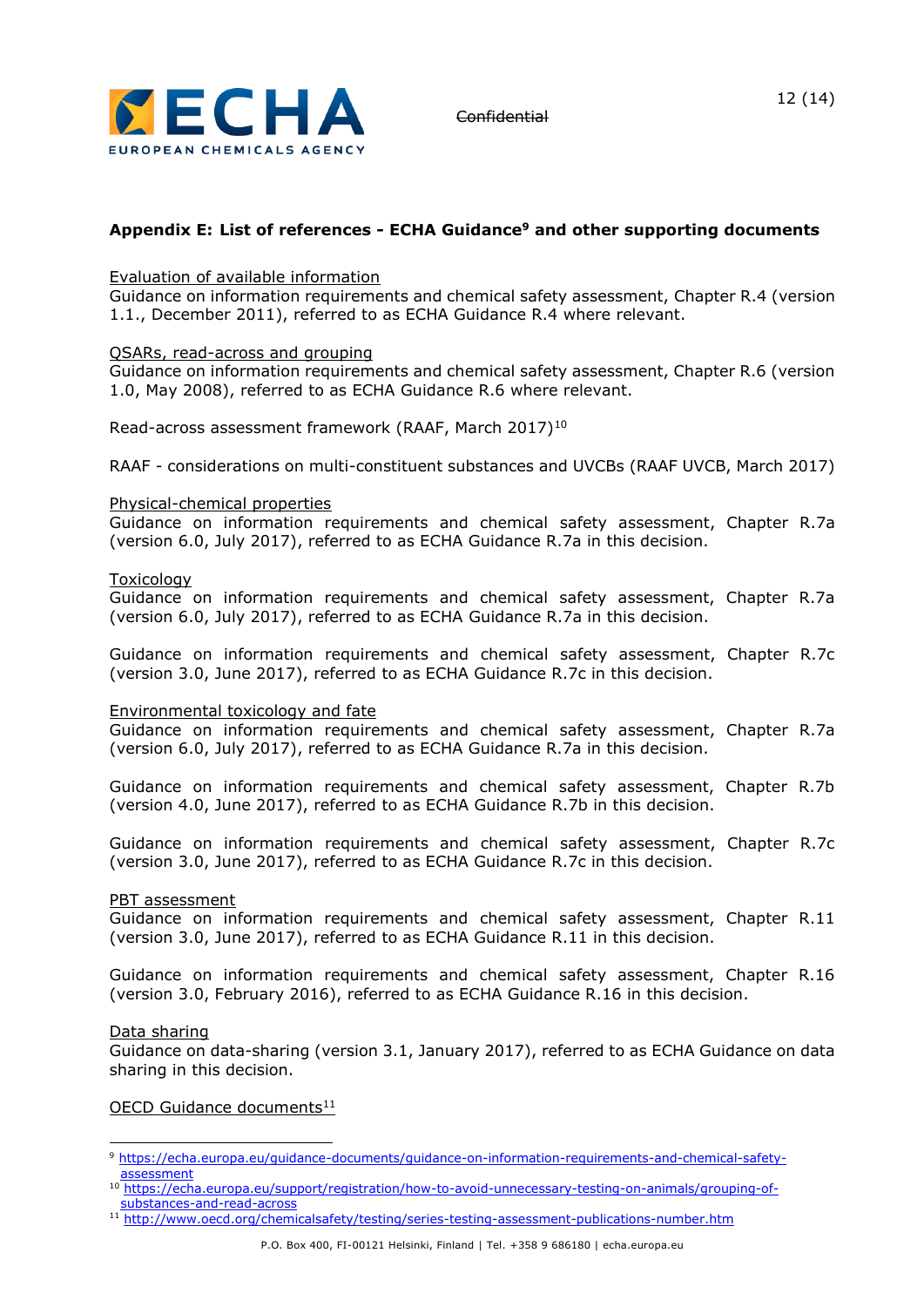

Guidance Document on aqueous–phase aquatic toxicity testing of difficult test chemicals – No 23, referred to as OECD GD 23.

Guidance document on transformation/dissolution of metals and metal compounds in aqueous media – No 29, referred to as OECD GD 29.

Guidance Document on Standardised Test Guidelines for Evaluating Chemicals for Endocrine Disruption – No 150, referred to as OECD GD 150.

Guidance Document supporting OECD test guideline 443 on the extended one-generation reproductive toxicity test – No 151, referred to as OECD GD 151.